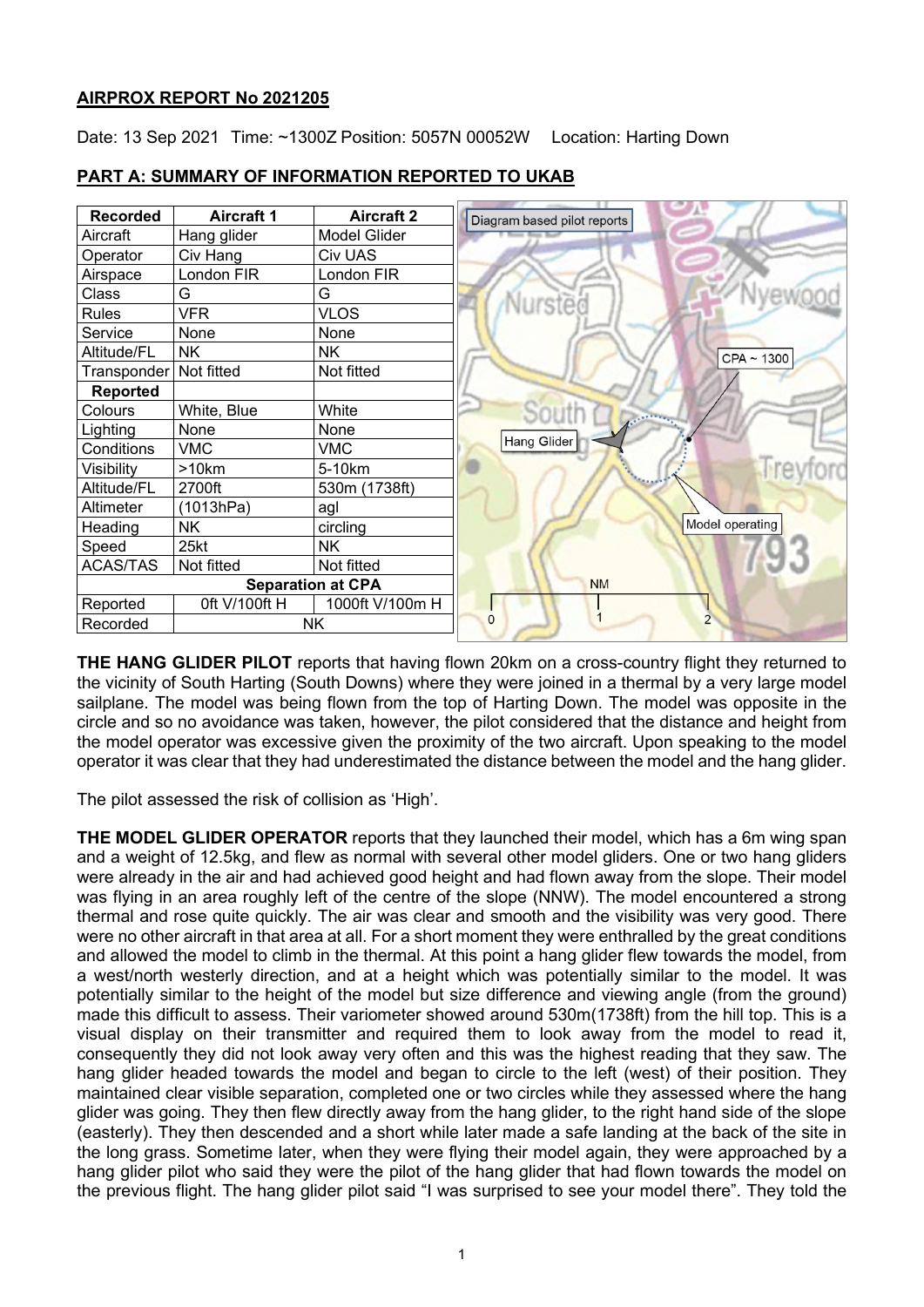pilot that they were thermalling in that space first and that the hang glider had joined them. Looking up from the ground, that is what they saw happen. They also said that they had maintained clear, visible separation from the hang glider and flown directly away from it. At no time did their model ever fly directly towards the hang glider, a point which the other pilot acknowledged and accepted. The model operator believed that the hang glider gained most of their height during the earlier part of their flight and joined the thermal, with the model, already at a fairly constant height. They did not believe that the hang glider gained any significant height in the area where they were flying. They wondered whether initially the hang glider pilot failed to see the model as they joined the thermal which may explain why the hang glider came in relatively 'close' and why the pilot was subsequently surprised to see the model. At no time did the hang glider pilot take any action to move away from the model. Later, when neither of them were flying, discussions about the incident were calm and civil.

The pilot assessed the risk of collision as 'None'.

## **Factual Background**

The weather at Southampton was recorded as follows:

METAR EGHI 131250Z 11007KT 040V160 9999 BKN026 20/14 Q1017=

### **Analysis and Investigation**

### **UKAB Secretariat**

Unfortunately neither the hang glider, nor the model glider displayed on the NATS radars, therefore the exactly geometry of the two aircraft could not be verified.

The model glider operator was a member of the BMFA whose members, under Model Aircraft Article [1](#page-1-0)6 Authorisation<sup>1</sup> are exempt from the 400ft limit covered by the CAA Drone and Model Aircraft Code. The remote pilot must maintain a direct unaided visual contact with the model at all times. Additionally:

(1) The operation of model aircraft within this authorisation is limited to a height of 120m (400ft), unless the conditions below are met.

(2) A model aircraft is permitted to fly at a height in excess of 120m (400ft) above the surface, in accordance with the limitations of this authorisation, if all the conditions in sub paragraphs a) to e) below are met.

a) The model aircraft is not a rotorcraft with more than two lift generating rotors or propellers;

b) The model aircraft is not an 'automated model aircraft';

c) The model aircraft is not being flown within the Flight Restriction Zone of an aerodrome, unless operating with the appropriate permission from the aerodrome as set out in ANO article 94A.

d) The model aircraft remains within the visual line of sight of the remote pilot;

e) The mass of the model aircraft (MTOM- see section 3.6) shall not exceed 7.5kg, with the exception of the circumstances in (e(i), (ii) or (iii)) below;

i. The model aircraft is a glider, the mass (MTOM) of which does not exceed 14kg. In this case, it may not be flown at a height greater than 120m above the remote pilot but may be flown at a height exceeding 120m above the surface directly beneath the glider.

ii. The model aircraft is being operated at an established club site approved for the operation of model aircraft with a MTOM greater than 7.5kg but less than 25kg above 400ft, by the BMFA,

<span id="page-1-0"></span><sup>&</sup>lt;sup>1</sup> BMFA Model Aircraft Article 16 Authorisation available [Here](https://rcc.bmfa.uk/wp-content/uploads/2021/12/20211221-The-Society-of-Model-Aeronautical-Engineers-Ltd-UAS7068-Article-16-Authorisation-Issue-3.pdf)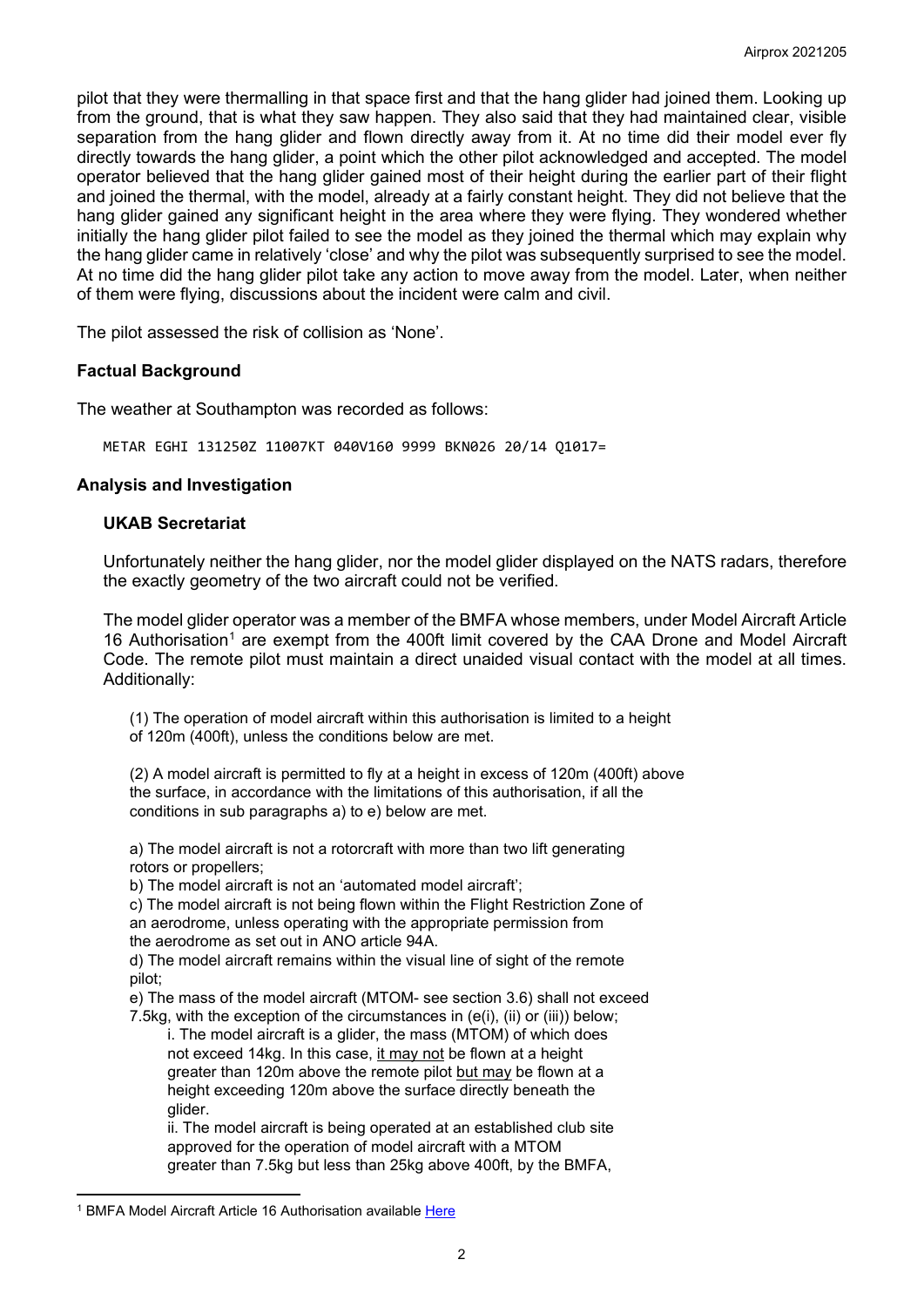following the conditions set out in section 4.7. iii. The model aircraft is being operated within the conditions set out in section 4.4(6) (model aircraft within a display), for the purpose of flying within a 'model aircraft flying display'.

Harting Down is operated by the Meon Valley Soaring Association, the club is affiliated to the BMFA, which all club members must join.

During the flight, the remote pilot shall keep the unmanned aircraft in VLOS and maintain a thorough visual scan of the airspace surrounding the unmanned aircraft in order to avoid any risk of collision with any manned aircraft. The remote pilot shall discontinue the flight if the operation poses a risk to other aircraft, people, animals, environment or property.<sup>[2](#page-2-0)</sup>

### **Comments**

### **BHPA**

The BHPA acknowledges the hang glider pilot's concern regarding the proximity of a large model sailplane to their aircraft and the probable surprise at seeing it - especially as they estimated the horizontal separation at CPA to be 100ft but did not appear to radically alter their flight path to avoid the model.

However, we deduce from the hang glider (HG) pilot's comments that it was not so much the proximity of the two aircraft to each other but the distance of the model from its operator which concerned them most.

With model aircraft, there is always a very small risk of either the model suffering a radio control malfunction or the remote pilot losing sight/orientation of their model and thus proper control over it. Strong wind gusts and thermals could also independently adversely affect the model's flight path and more importantly, perception of distances/separation are not possible to accurately ascertain from a person on the ground operating a model many metres away. For these reasons, and despite both incident pilots disputing who was in the thermal first, the BHPA advocates that HG & PG pilots should be extremely cautious about flying in the same thermals as remote control model aircraft and to err on the side of safety and avoid the situation if possible.

It appears that the model sailplane owner conducted their operations according to regulation and did fly directly away from the HG.

#### **Summary**

An Airprox was reported when a hang glider and a model glider flew into proximity at Harting Down at around 1300Z on Monday 13<sup>th</sup> September 2021. The hang glider pilot was operating under VFR in VMC and was not in receipt of an ATS. The model operator was operating under VLOS.

## **PART B: SUMMARY OF THE BOARD'S DISCUSSIONS**

Information available consisted of reports from both the hang glider pilot and the model glider operator. Relevant contributory factors mentioned during the Board's discussions are highlighted within the text in bold, with the numbers referring to the Contributory Factors table displayed in Part C.

The Board first considered the actions of the hang glider pilot. They were unable to determine whether the model was in the thermal before the hang glider or vice versa. However, the BHPA member told the Board that because it was difficult for operators of model aircraft to see the orientation of either the model or approaching hang gliders from the ground, it was the BHPA's advice to keep clear of models where possible and not to join a thermal with a model. Prior to joining the thermal the hang glider pilot had no knowledge that the model was operating there (**CF1**). Once they had seen it the pilot was

<span id="page-2-0"></span><sup>2</sup> EASA Part UAS.OPEN.060 Responsibilities of the remote pilot (2)(b).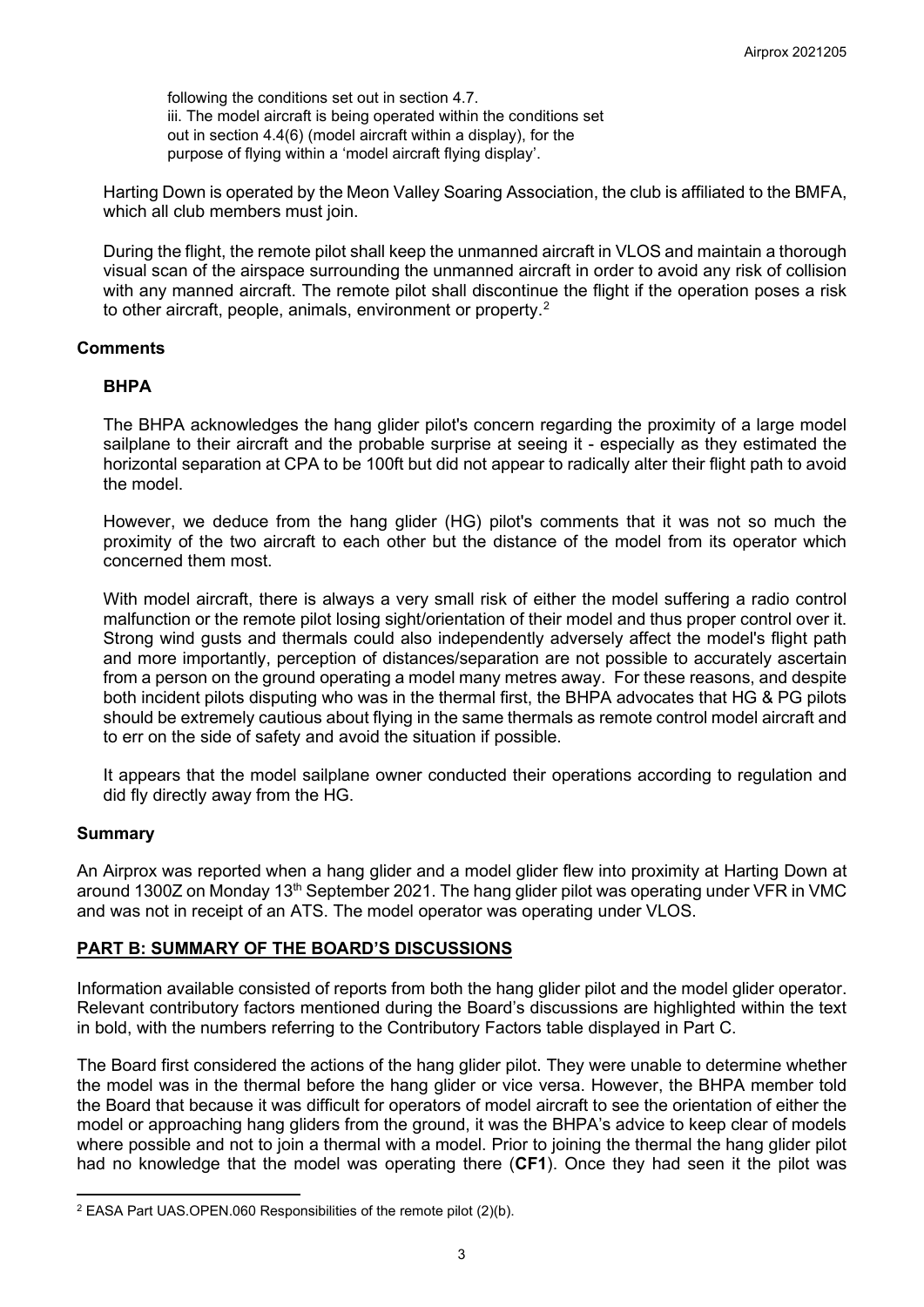concerned by the model's proximity (**CF2**), although some members noted that the pilot did not take any avoiding action, which led them to believe the pilot was concerned by the model glider's presence and distance from the operator, rather than its proximity to the hang glider.

When looking at the actions of the model operator, members noted that they were operating within the regulations and authorisation of Model Aircraft Article 16. However, members wondered whether the operator was on the limits of what could be considered visual line of sight, echoing the BHPA member's comments that it would be difficult to assess how far away the model was from the hang glider when operating some distance away and from the ground. Nevertheless, it was not possible to determine who entered the thermal first and the model operator would have had no prior knowledge about the hang glider until they saw it (**CF1**). Once seen, the operator reported leaving the thermal as soon as possible after they had established the direction of flight of the hang glider.

In determining the risk of collision, without any corroborating data from radar or ADS-B, the Board only had the reports from the hang glider pilot and the model operator to consider, and their estimates of separation were very different. The BHPA member opined that as the hang glider pilot was in the air with the model, their estimate of the separation was likely to be more accurate than the model operator's. The Board agreed with this view but also noted that the hang glider pilot did not feel the need to take avoiding action and the model operator's description of leaving the thermal did not sound like emergency action either. They therefore agreed that there had been no risk of collision. Some members thought that this could be considered normal operations (Risk Category E), but others considered that the distance of the glider from the model operator and the lack of manoeuvrability of the hang glider meant that safety had been degraded. The Board therefore assigned Risk Category C.

## **PART C: ASSESSMENT OF CONTRIBUTORY FACTORS AND RISK**

|    | 2021205                |                                                                |                                                                                                                                                     |                                                                          |  |  |  |
|----|------------------------|----------------------------------------------------------------|-----------------------------------------------------------------------------------------------------------------------------------------------------|--------------------------------------------------------------------------|--|--|--|
| CF | <b>Factor</b>          | <b>Description</b>                                             | <b>ECCAIRS Amplification</b>                                                                                                                        | <b>UKAB Amplification</b>                                                |  |  |  |
|    | <b>Flight Elements</b> |                                                                |                                                                                                                                                     |                                                                          |  |  |  |
|    |                        | • Situational Awareness of the Conflicting Aircraft and Action |                                                                                                                                                     |                                                                          |  |  |  |
|    | Contextual             | • Situational Awareness and<br><b>Sensory Events</b>           | Events involving a flight crew's<br>awareness and perception of<br>situations                                                                       | Pilot had no, late, inaccurate or only<br>generic, Situational Awareness |  |  |  |
|    |                        | • See and Avoid                                                |                                                                                                                                                     |                                                                          |  |  |  |
|    | Human<br>Factors       | • Perception of Visual<br>Information                          | Events involving flight crew<br>incorrectly perceiving a situation<br>visually and then taking the wrong<br>course of action or path of<br>movement | Pilot was concerned by the proximity of<br>the other aircraft            |  |  |  |

Contributory Factors:

Degree of Risk: C.

#### Safety Barrier Assessment<sup>[3](#page-3-0)</sup>

In assessing the effectiveness of the safety barriers associated with this incident, the Board concluded that the key factors had been that:

#### **Flight Elements:**

**Situational Awareness of the Conflicting Aircraft and Action** were assessed as **ineffective** because neither the hang glider nor the model operator had any prior situational about the other until they became visual.

<span id="page-3-0"></span><sup>&</sup>lt;sup>3</sup> The UK Airprox Board scheme for assessing the Availability, Functionality and Effectiveness of safety barriers can be found on the [UKAB Website.](http://www.airproxboard.org.uk/Learn-more/Airprox-Barrier-Assessment/)